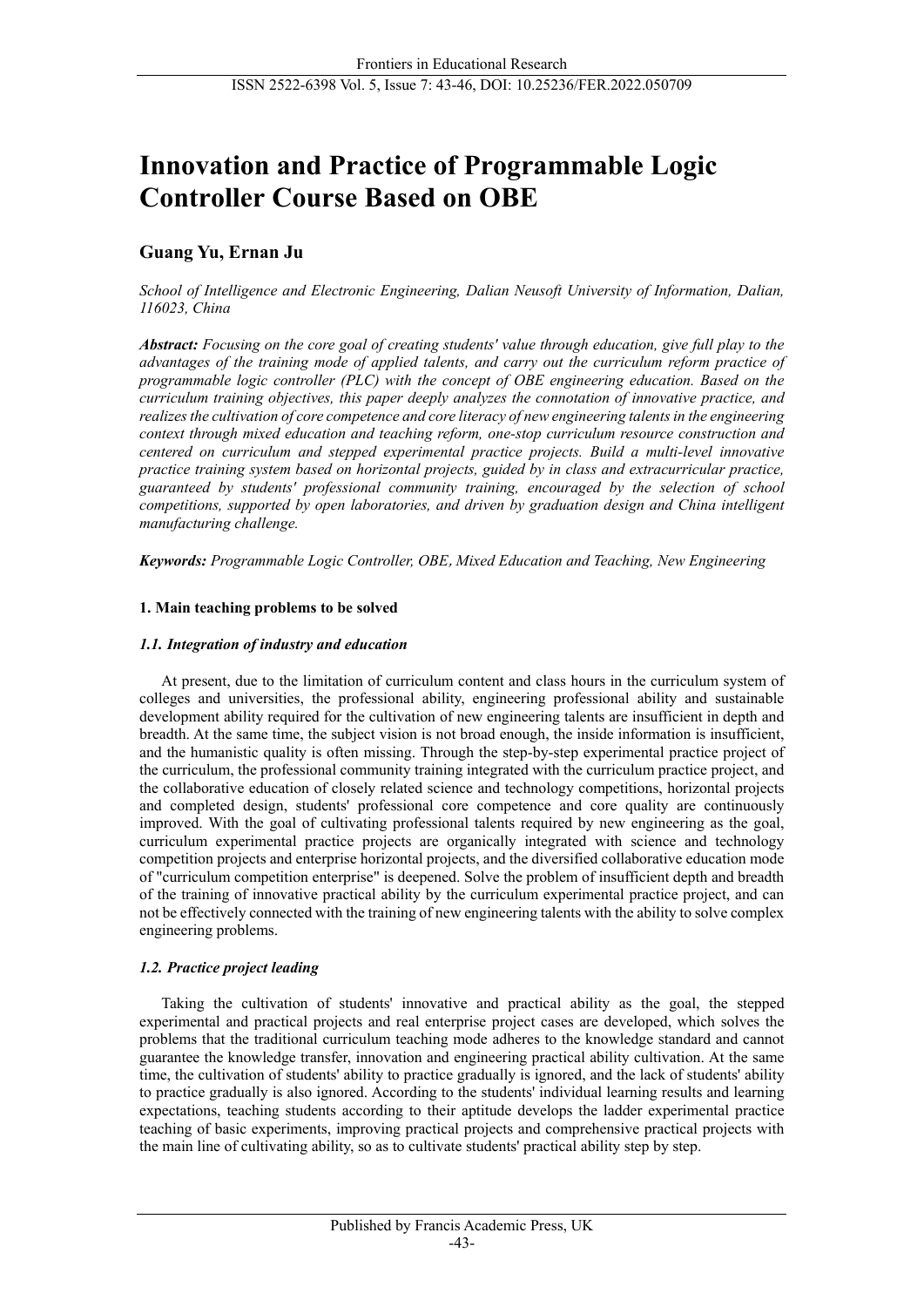# ISSN 2522-6398 Vol. 5, Issue 7: 43-46, DOI: 10.25236/FER.2022.050709

#### *1.3. Outcome based education*

Taking output as the guidance and students as the center, we can solve the problem that the traditional curriculum teaching and learning scene is fixed and knowledge transfer is the center, which fails to reflect the student development as the center, which affects students' learning efficiency, autonomous learning and in-depth learning. The traditional curriculum teaching fails to design the curriculum from the core competence quality matching the industry needs and professional training objectives, and the curriculum teaching completely depends on the classroom. The teaching mode is limited by time and space, and fails to give full play to the students' subjective initiative. At the same time, students can not choose to study according to themselves. Through the "one-station" learning resource platform, semi virtual simulation remote real machine practice project platform and hybrid teaching, we can carry out independent learning and in-depth learning, carry out self personalized development design, and create practical achievements and high-quality resource output.

#### **2. Practical ways to solve teaching problems**

Taking curriculum construction as the center, curriculum practice projects promote the development of students' professional community training, and professional community construction promotes the development of discipline competition. Discipline competition leads the reform and innovation of curriculum practice teaching. Discipline competition, as the test method of curriculum teaching reform and the extension of teaching activities, constructs professional community, discipline competition. The "four-in-one" whole process multi-dimensional innovative practical talent training system of new engineering jointly built by open experiments.

#### *2.1. Output orientation*

With the development of students as the goal, the curriculum optimization design and hybrid curriculum reform practice based on the concept of OBE engineering education. According to the OBE engineering education concept, a result oriented teaching mode is designed. Based on the core competence and quality matching the needs of social industry and professional training objectives, reverse design is carried out to determine the training objectives of the course [1].Based on CDIO Engineering Education Mode, the curriculum system and teaching methods are optimized, and the curriculum knowledge management center of "one-station" learning resource platform is established to create an open, free and complete curriculum ecology[2].Deepen the construction of course content, take engineering projects and horizontal projects as the teaching situation, take practical projects as the carrier, realize problem resonance, emotional resonance and wisdom symbiosis through cooperative exploration, stimulate students' interest in learning professional knowledge and desire for knowledge, and realize the cultivation of knowledge transfer ability.The hybrid teaching mode, which is student-centered and combines Online Autonomous Learning with vivid and interesting face-to-face teaching in class, cultivates students' autonomous learning ability and in-depth learning ability, and realizes basic professional ability, engineering professional ability and sustainable development core ability literacy.

#### *2.2. Practice leading*

Taking the curriculum practice project as the platform, establish the curriculum teaching reform practice of achievement driven mode under the concept of engineering education. Take students as the center, grasp students' development level, rebuild teaching carrier, stimulate students' desire for knowledge driven by project results, and realize the internalization of knowledge and skill training into ability training, so as to effectively help them master professional knowledge and realize ability transfer. Encourage and create conditions to guide students to use professional community training, big innovation projects and discipline competitions to carry out innovation and entrepreneurship practice, so as to build a bridge between theory and practice. According to the type of "learning results", design diversified teaching carriers to promote the "Engineering" of teaching content; Develop step-by-step experimental practice projects, and gradually cultivate students' innovative consciousness, improve students' literacy and improve students' engineering practice ability [3].

#### *2.3. Integration of enterprises with universities and subject contest*

Relying on horizontal projects and under the guidance of discipline competition, the innovative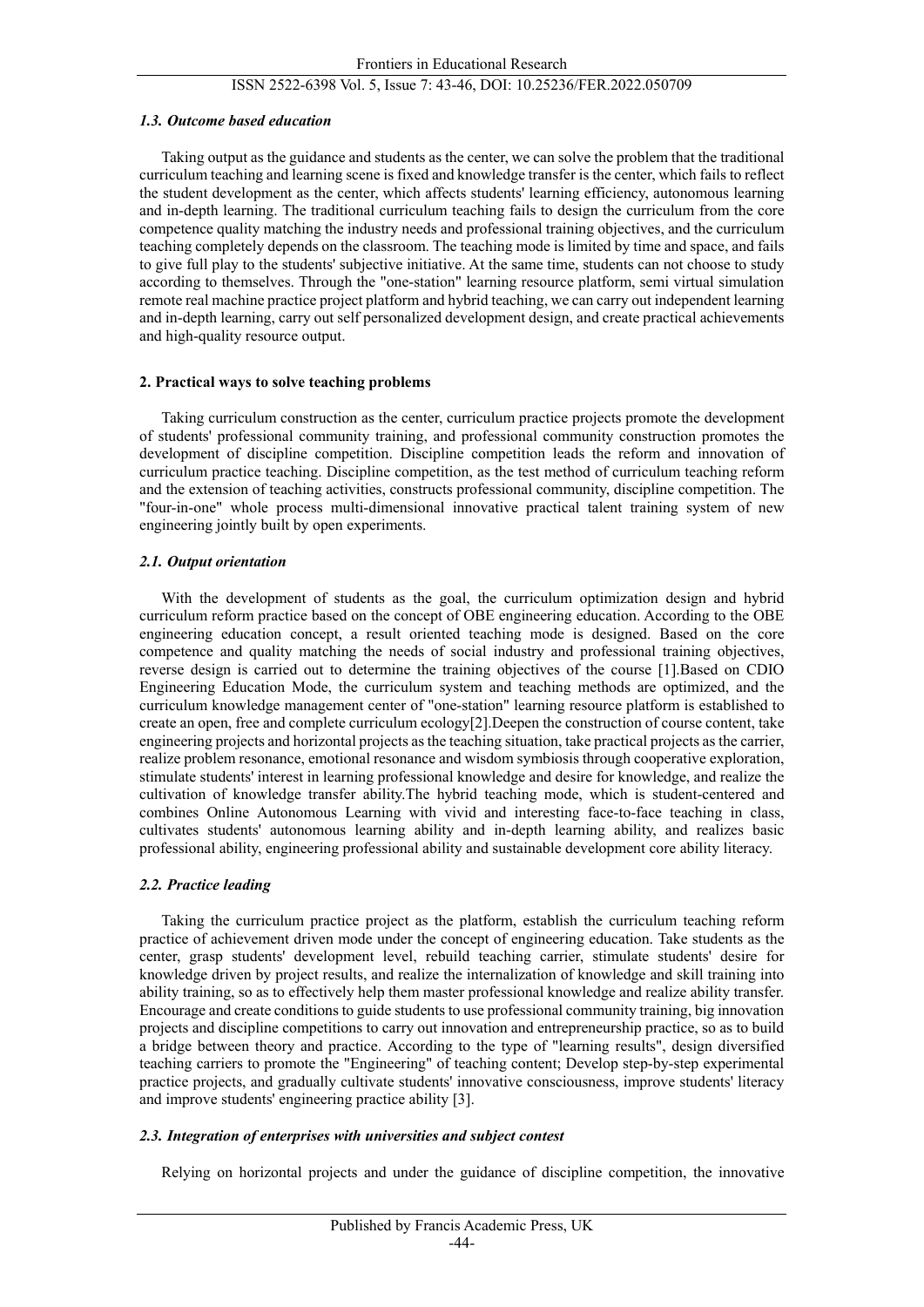# ISSN 2522-6398 Vol. 5, Issue 7: 43-46, DOI: 10.25236/FER.2022.050709

practice mode of curriculum centered, professional associations, open laboratories and discipline competition is jointly established. Implement the course combining practical teaching with discipline competition to improve students' engineering practice ability and cultivate innovation ability. Professional associations are equipped with professional teachers with rich engineering experience to build a platform and create an atmosphere to provide strong support for students to carry out innovative engineering practice activities. Organize students to participate in discipline competitions, "promote learning by competition and link courses by competition", and give full play to the guiding role of discipline competitions in new technology and new development and the leading role in the cultivation of innovation ability[4].Discipline competition promotes curriculum teaching reform, integrates the competition content into the process of curriculum project design, makes it complementary to curriculum reform and human training, improves students' practical ability and stimulates students' interest in independent research-based learning ,As shown in Figure 1.



*Figure 1: Architecture of innovation practice training system* 

# **3. Curriculum reform, practice and innovation**

#### *3.1. Train of thought innovation*

Based on the OBE concept, student-centered and output oriented, through a series of curriculum reform practice and continuous improvement, this paper puts forward an innovative engineering application-oriented talent training system integrating curriculum construction, innovative design of curriculum practice projects, students' professional associations, discipline competitions and open laboratories. Expand the cultivation and promotion of students' innovative spirit and engineering practice ability to the all-round cultivation process of in class and out of class, professional associations and discipline competitions, courses and their experimental practice teaching projects, and the whole process multi-dimensional integrated innovative practice training system focusing on the cultivation of knowledge and practical ability and aiming at the cultivation of innovative spirit and engineering practice ability [5].

#### *3.2. Method innovation*

The achievements focus on the guidance of practical projects, follow the concept of "students are projects and courses are projects", adhere to the basic principle of "core quality is the goal of education, take practical projects as the carrier, take domain knowledge as the basis and take the change of learning methods as the way", and build a "deep learning system with project-based learning as the core" to stimulate students' internal learning motivation, Point to the development of students' core literacy. With the cultivation of innovative spirit as the internal driving force and the cultivation of engineering practical ability as the basic path, build an extracurricular practical teaching management system, and integrate the professional core competence, the social demand for professional talents and the knowledge ability quality structure that professional talents should have, so as to realize the in-depth transformation from teaching to learning and better meet the needs of the industry, Realize the cultivation of applied talents with innovative spirit and engineering practice ability.